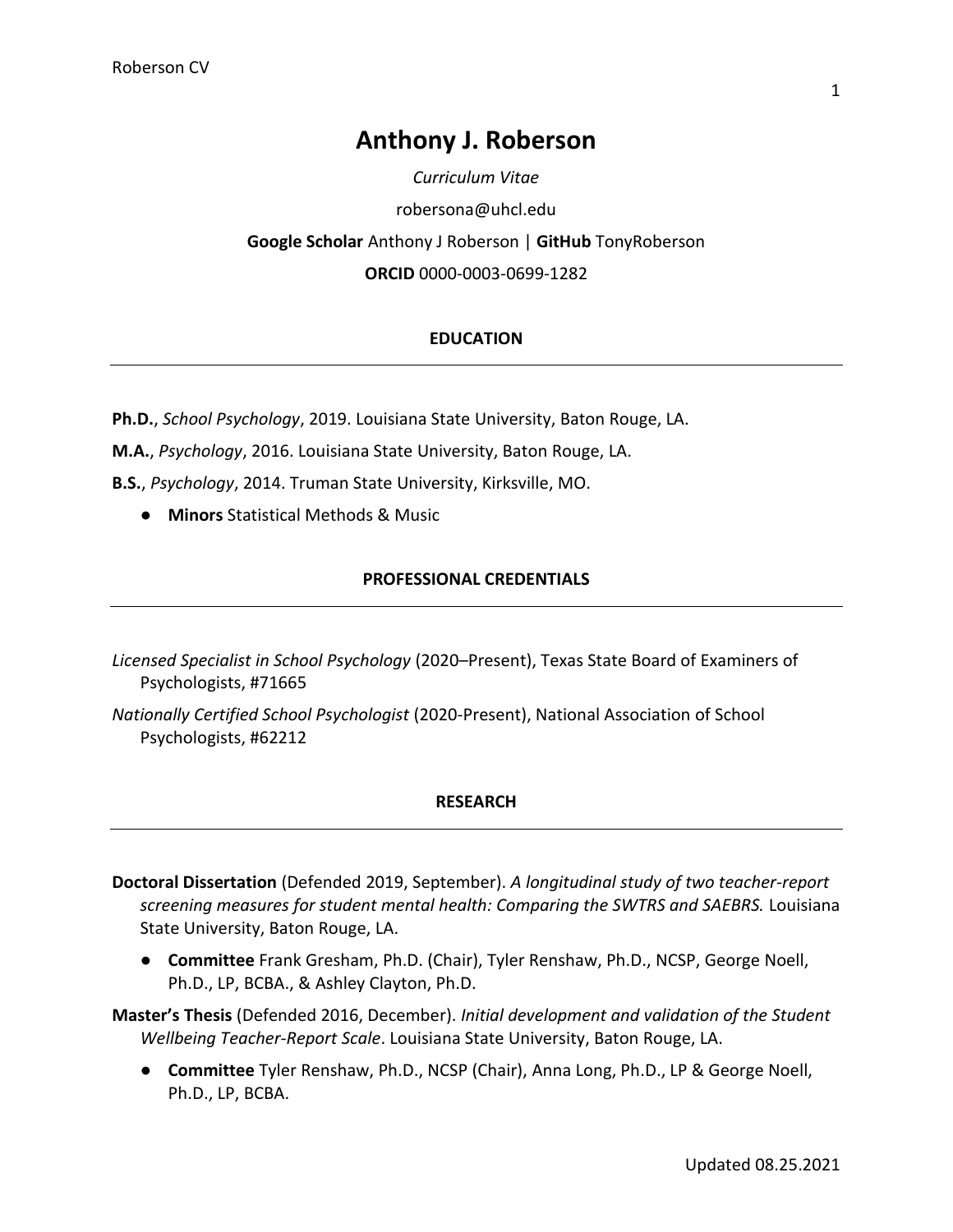**Research Assistant** (2014–2017). Louisiana State University, Baton Rouge, LA.

*Supervisors*: Tyler Renshaw, Ph.D., NCSP (2014–2017) & Anna Long, Ph.D., LP (2014)

- Gathered and managed participant data for group-design studies of different classroom management interventions and teacher implementation of positive behavior intervention and supports in elementary schools.
- Collaborated on designing the research methodology, data analysis, and authoring manuscripts for several studies on youth mental health and bullying perpetration and victimization behavior using data from the nationally-representative Health Behaviors in School-Aged Children survey.
- Contributed to the design, analysis, and manuscript preparation for several scale development and validation studies for measures related to positive youth mental health and wellbeing.
- Trained and supervised undergraduate research assistants in coding variables for metaanalysis of mindfulness-based interventions.

**Data Analysis Intern**, Strategic Research and Evaluation (2015). Louisiana Department of Education, Baton Rouge, LA.

*Supervisor*: Laura Boudreaux, M.S.

- Calculated risk ratios for all Louisiana public school special education programs to identify racial disproportionality trends.
- Developed quantitative criteria to identify areas of relative strength among public schools who received a "failing" grade on the previous year's state evaluation.
- Consulted with other team members to devise appropriate statistical analysis procedures for a variety of projects.

**Research Assistant** (2012–2014). Truman State University, Kirksville, MO.

*Supervisor*: Jeffrey Vittengl, Ph.D.

- Transcribed, anonymized, and managed data files of taped cognitive behavioral therapy sessions as part of a large-scale study of relapse following CBT.
- Collected data from participants in a study on detecting daily mood change.
- Graded assignments for courses in Abnormal and Experimental Psychology.

# **PEER-REVIEWED JOURNAL ARTICLES**

**Roberson, A. J.**, Farmer, R., Shaw, S. R., Upton, S. R., & Zaheer, I. (Under Review). Opening doors to open science and scholarship in school psychology.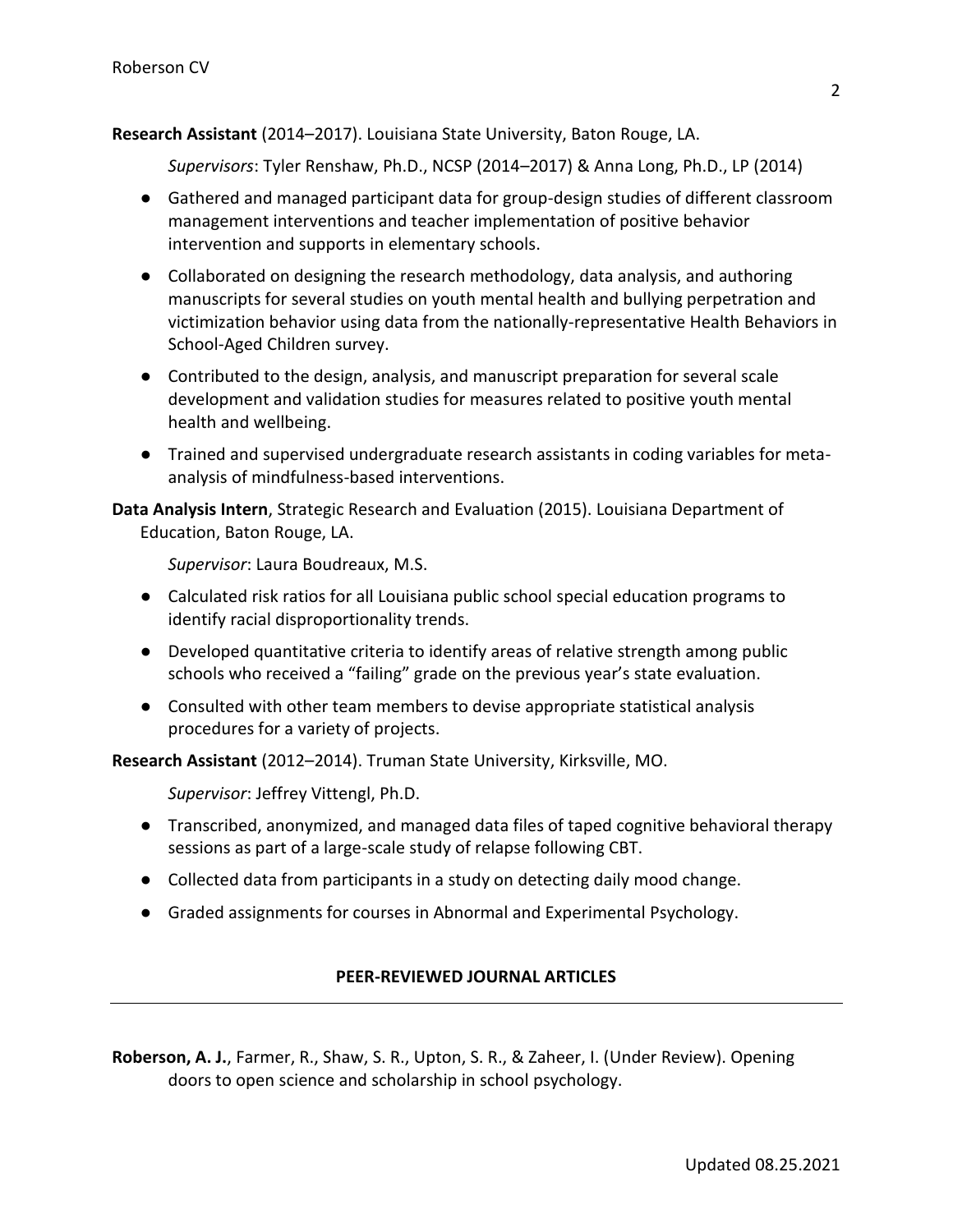- **Roberson, A. J.**, & Renshaw, T. L. (Under Review). Dominance of general versus specific aspects of wellbeing on the Student Subjective Wellbeing Questionnaire. PsyArXiv preprint: <https://psyarxiv.com/qcsyr/>
- **Roberson, A. J.**, & Renshaw, T. L. (2019). Initial development and validation of the Student Wellbeing Teacher-Report Scale. *School Mental Health*, *11*, 578–599. <https://doi.org/10.1007/s12310-018-09305-x>
- **Roberson, A. J.**, & Renshaw, T. L. (2017). Structural validity of the HBSC bullying measure: Selfreport rating scales of youth victimization and perpetration behavior. *Journal of Psychoeducational Assessment*, *36*, 628–643. <https://doi.org/10.1177/0734282917696932>
- Renshaw, T. L., Hammons, K. N., & **Roberson, A. J.** (2016). General vs. specific methods for classifying U.S. students' bullying involvement: Investigating classification agreement, prevalence rates, and concurrent validity. *School Psychology Review*, *45*, 400–416. <https://doi.org/10.17105/SPR45-4.400-416>
- Renshaw, T. L., **Roberson, A. J.**, & Hammons, K. N. (2016). The functionality of four bullying involvement classification schemas: Prevalence rates and associations with mental health and school outcomes. *School Mental Health*, *8*, 332–343. <https://doi.org/10.1007/s12310-015-9171-y>

## **BOOK CHAPTERS**

- Renshaw, T. L., Weeks, S. N., Roberson, A. J., & Vinal, S. (In Press). ACT in schools: A public health approach. In M. P. Twohig, M. E. Levin, & J. M. Peterson (Eds.), *Oxford handbook of acceptance and commitment therapy.* Oxford. PsyArXiv preprint: <https://psyarxiv.com/ar3m8>
- Renshaw, T. L., Weeks, S. N., **Roberson, A. J**., Upton, S. R., Barr, J. D., Phan, M. L., & Farley, C. D. (In Press). Cultivating mindfulness in schools to promote well-being. In K. Allen, M. Furlong, S. Suldo, & D. Vella-Brodrick (Eds.), *Handbook of positive psychology in schools* (3rd ed). Routledge. PsyArXiv preprint: <https://psyarxiv.com/6gp8y>
- **Roberson, A. J.**, & Upton, S. R. (In Press). Measuring mindfulness in youth: Available tools and state of the science. In T. L. Renshaw & S. R. Jimerson (Eds.), *Using mindfulness to promote mental health in schools*. New York, NY: Oxford.
- Renshaw, T. L., Bolognino, S. J., **Roberson, A. J.**, Upton, S. R., & Hammons, K. N. (2017). Using acceptance and commitment therapy to support bereaved students. In J. A. Brown & S. R. Jimerson (Eds.), *Supporting bereaved students at school* (pp. 223–235). New York, NY: Oxford.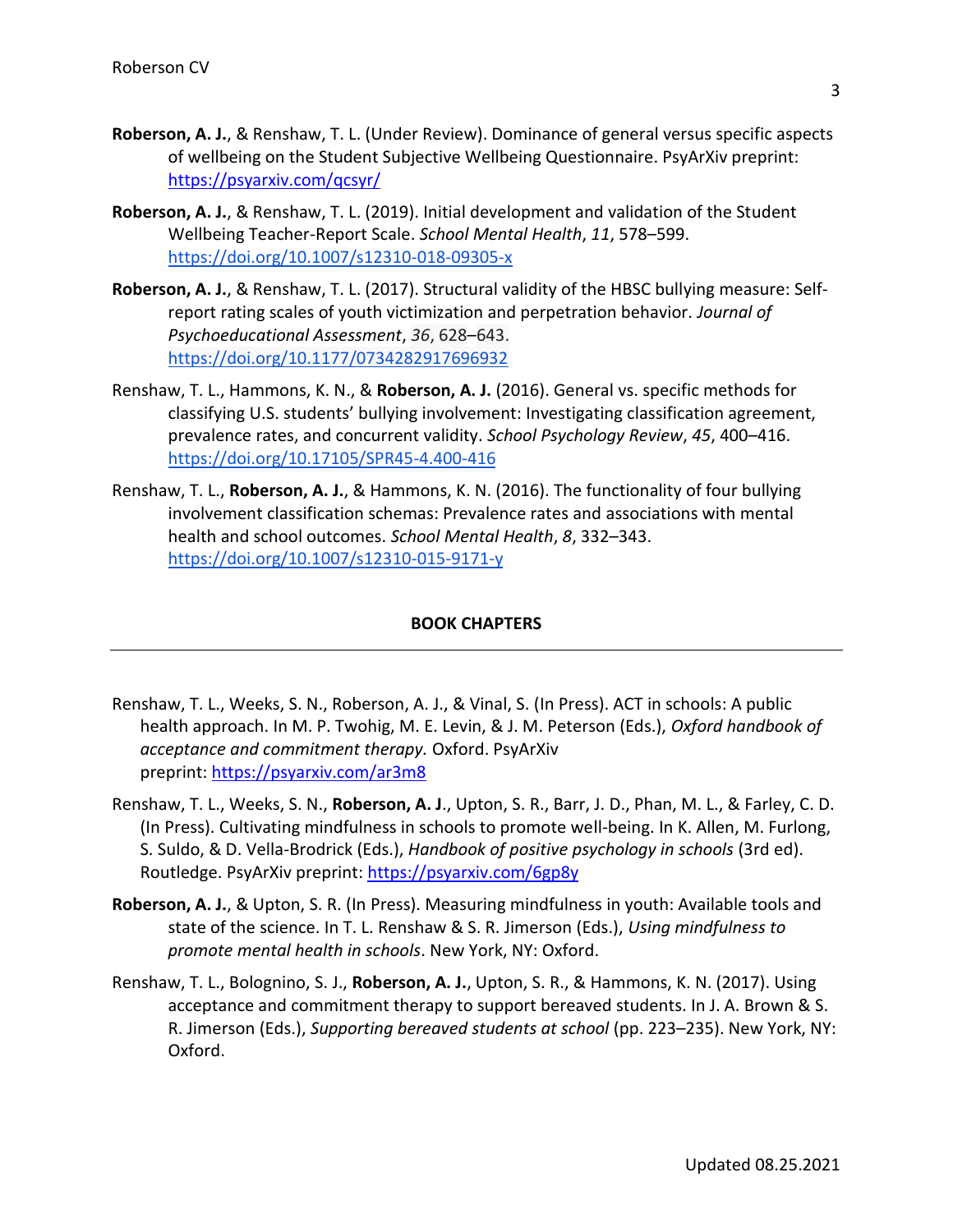- Upton, S. R., Renshaw, T. L., & **Roberson, A. J.** (2021, February). *Enhancing our understanding of risk-taking through psychological flexibility*. Pre-recorded paper presentation for the annual meeting of the National Association of School Psychologists, Online.
- Renshaw, T. L., & **Roberson, A. J.** (2020, February). *Screening for the good stuff: Models and measures of wellbeing*. Mini-Skills presentation for the annual meeting of the National Association of School Psychologists, Baltimore, MD.
- **Roberson, A. J.**, & Renshaw, T. L. (2019, November). *A longitudinal study of two teacher-report screening measures for student wellbeing: Comparing the SWTRS and SAEBRS.* Paper presentation for the 2019 Annual Conference on Advancing School Mental Health, Austin, TX.
- **Roberson, A. J.** (2019, November) *Mindfulness assessment of youth: Where we are at.* Symposium presentation for the 2019 Annual Conference on Advancing School Mental Health, Austin, TX.
- **Roberson, A. J.,** & Bielecki, K. (2019, August). *Outcomes from servant leadership implementation at a national behavioral healthcare organization*. Poster presentation for the 127<sup>th</sup> annual convention of the American Psychological Association, Chicago, IL.
- Bordelon, A., \*Fiebig, J., Gould, E. R., Ming, S., & **Roberson, A. J.** (2019, March). *Using the contextual behavioral science paradigm as a behavior analyst*. Panel discussion at the 3rd annual conference of the Behavior Analyst Leadership Council, New Haven, CT.

\**The second through fourth authors are the panel members listed alphabetically*

- **Roberson, A. J.**, & Renshaw, T. L. (2018, February). *What counts in positive behavioral health screening*: *SWTRS vs SAEBRS*. Paper presentation at the meeting of the National Association of School Psychologists, Chicago, IL.
- Bradley, R., **Roberson, A. J.,** & Renshaw, T. L. (2018, February). *Rethinking intervention for adolescent mental health problems.* Paper presentation at the meeting of the National Association of School Psychologists, Chicago, IL.
- **Roberson, A. J.**, Upton, S. R., & Renshaw, T. L. (2017, February). *How teachers see student wellbeing at school: Developing the SWTRS.* Paper presentation at the meeting of the National Association of School Psychologists, San Antonio, TX.
- **Roberson, A. J.**, & Renshaw, T. L. (2016, February). *Factor structure of the HBSC bullying scale: Demographic comparisons.* Paper presentation at the meeting of the National Association of School Psychologists, New Orleans, LA.
- Zerr, C. L., Busen, S., Nyquist, E. N., David, S. J., & **Roberson, A. J.** (2015, May). *Meanings and values of 'better' and 'worse' moods*. Poster presentation at the meeting of the Midwestern Psychological Association, Chicago, IL.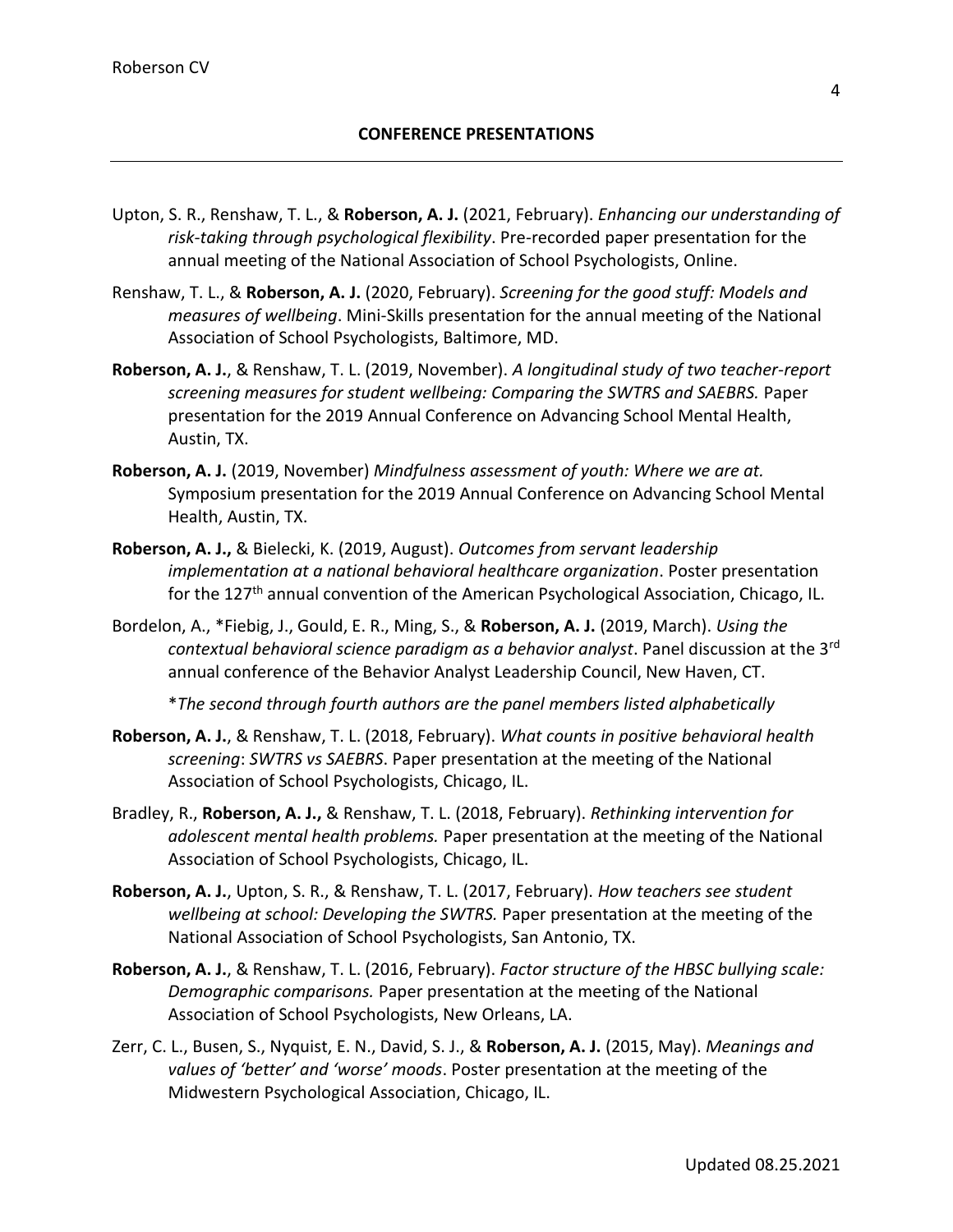*Sponsor*: Jeffrey Vittengl, Ph.D.

- **Roberson, A. J.**, & Renshaw, T. L. (2015, February). *Assessing bullying in schools: A comparison of classification methods.* Paper presentation at the meeting of the National Association of School Psychologists, Orlando, FL.
- **Roberson, A. J.**, & David, S. J., (2013, December). *Differences in online teaching methods? Comparing test scores and test anxiety.* Poster presentation at the Psychological Research capstone conference at Truman State University, Kirksville, MO.

*Sponsor*: Robert Tigner, Ph.D.

Also presented at:

Midwestern Psychological Association Conference (2014, May)

**Roberson, A. J.** (2014, May). *The relation between academic summer camp involvement and self-concept growth among gifted adolescents*. Poster presentation at the Midwestern Psychological Association Conference, Chicago, IL.

*Sponsor*: Jeffrey Vittengl, Ph.D.

Also presented at:

Midwestern Psychological Association Psi Chi Conference (2014, May)

**Roberson, A. J.** (2013, August). *The relation between academic summer camp involvement and self-concept growth among gifted adolescents*. Paper presentation at the TruScholars Research Symposium, Truman State University, Kirksville, MO.

*Sponsor*: Jeffrey Vittengl, Ph.D.

Also presented at:

Truman State University Student Research Conference (2014, April)

Missouri Undergraduate Psychology Conference (2013, November)

## **PROFESSIONAL WORKSHOPS & FORUMS**

- **Roberson, A. J.** (2019)**.** *The basics of positive behavior support planning*. Invited workshop for the Devereux Children's Behavioral Health Services clinical department, Glenmoore, PA.
- **Roberson, A. J.** (2019). *Understanding the ABCs of functional behavior assessment.* Invited workshop for the Devereux Children's Behavioral Health Services clinical department, Glenmoore, PA.
- **Roberson, A. J.**, & Upright, J. (2017). *Values, goals, and psychological flexibility*. Workshop presentation to the 4H student summer camp, Louisiana State University, Baton Rouge, LA.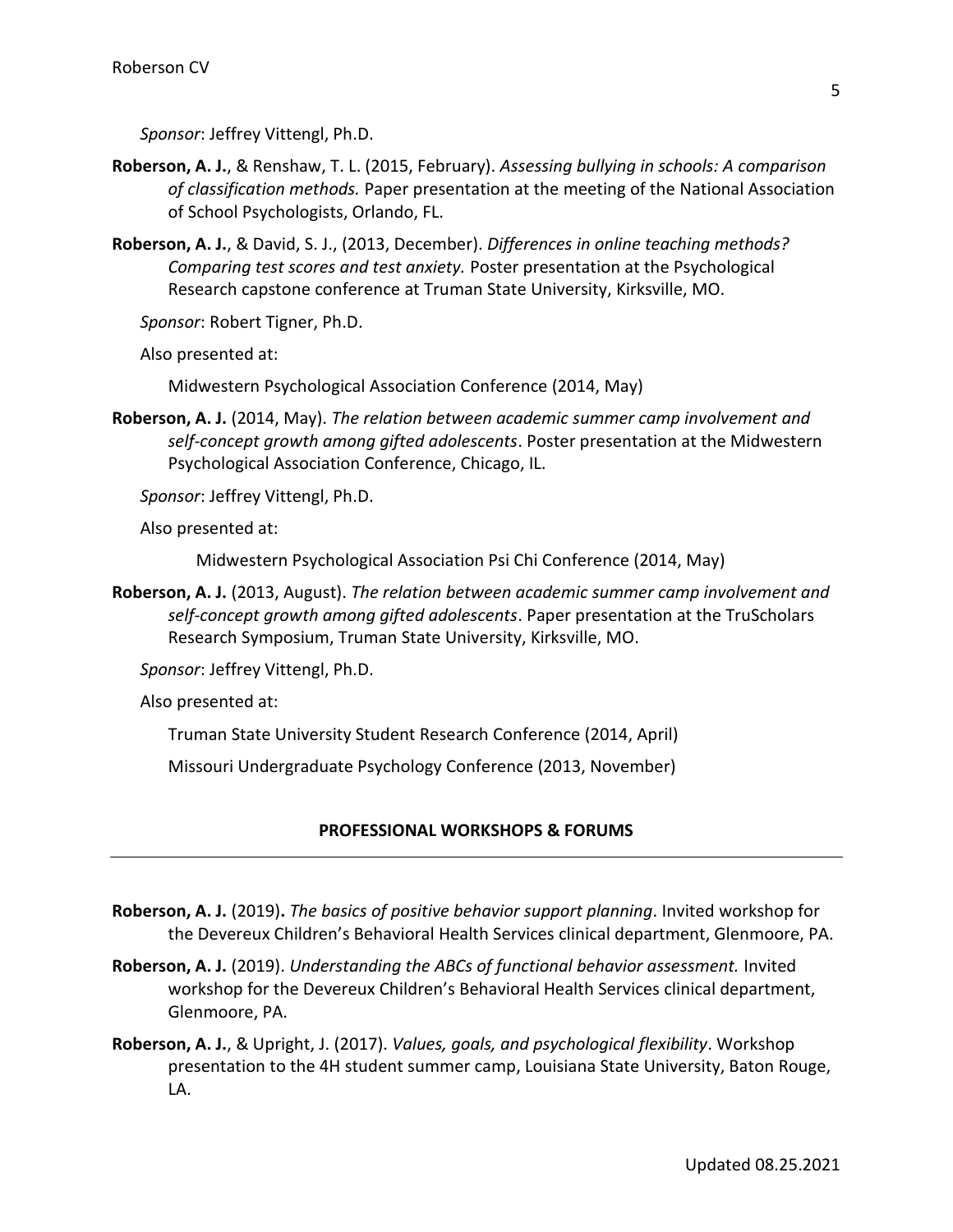- Chapman, T., **Roberson, A. J.**, & Upright, J. (2017). *Healthy dating and romantic relationships*. Workshop presentation to the 4H student summer camp, Louisiana State University, Baton Rouge, LA.
- **Roberson, A. J.** (2016). *Understanding and stopping racial disproportionality in school discipline*. Facilitated discussion forum for students and professionals in psychology and education fields, Louisiana State University, Baton Rouge, LA.
- **Roberson, A. J.** (2016). *Practical understanding and implementation of a Response-to-Intervention (RTI) framework in schools.* Workshop presentation to the staff of Children's Charter Elementary School, Baton Rouge, LA.

Also presented in 2017*.*

- **Roberson, A. J.** (2016). *Happiness and values-based living*. Workshop presentation to the 4H student summer camp, Louisiana State University, Baton Rouge, LA.
- **Roberson, A. J.** (2015). *Promoting psychological flexibility in teachers through Acceptance and Commitment Training*. Workshop presentation to the staff of Children's Charter Elementary School, Baton Rouge, LA.

## **TEACHING EXPERIENCE**

#### **University of Houston Clear-Lake**

- PSYC 6230 Intervention II (Social & Behavioral Skills)
- PSYC 7130 Experimental Methodology

**Graduate Teaching Assistant** (2014–2015). Louisiana State University, Baton Rouge, LA. PSYC 2000: *Introduction to Psychology.*

*Instructor of Record*: Franziska NoackLeSage, M.A.

- Guest Lecture (2015). *Psychological stress and health*.
- Guest Lecture (2014). *Careers in psychology: School psychologist*.

**Academic Tutor** (2013–2014). Kirksville Middle School, Kirksville, MO.

*Supervisor*: Teresa Heckert, Ph.D.

**Volunteer Classroom Aide** (2013). Kirksville Elementary School, Gifted Education Program, Kirksville, MO.

*Supervisor*: Teresa Heckert, Ph.D.

**Volunteer Music Teacher** (2011). Orchestrating Diversity, El Sistema, St. Louis, MO.

#### **APPLIED SCHOOL & CLINICAL EXPERIENCE**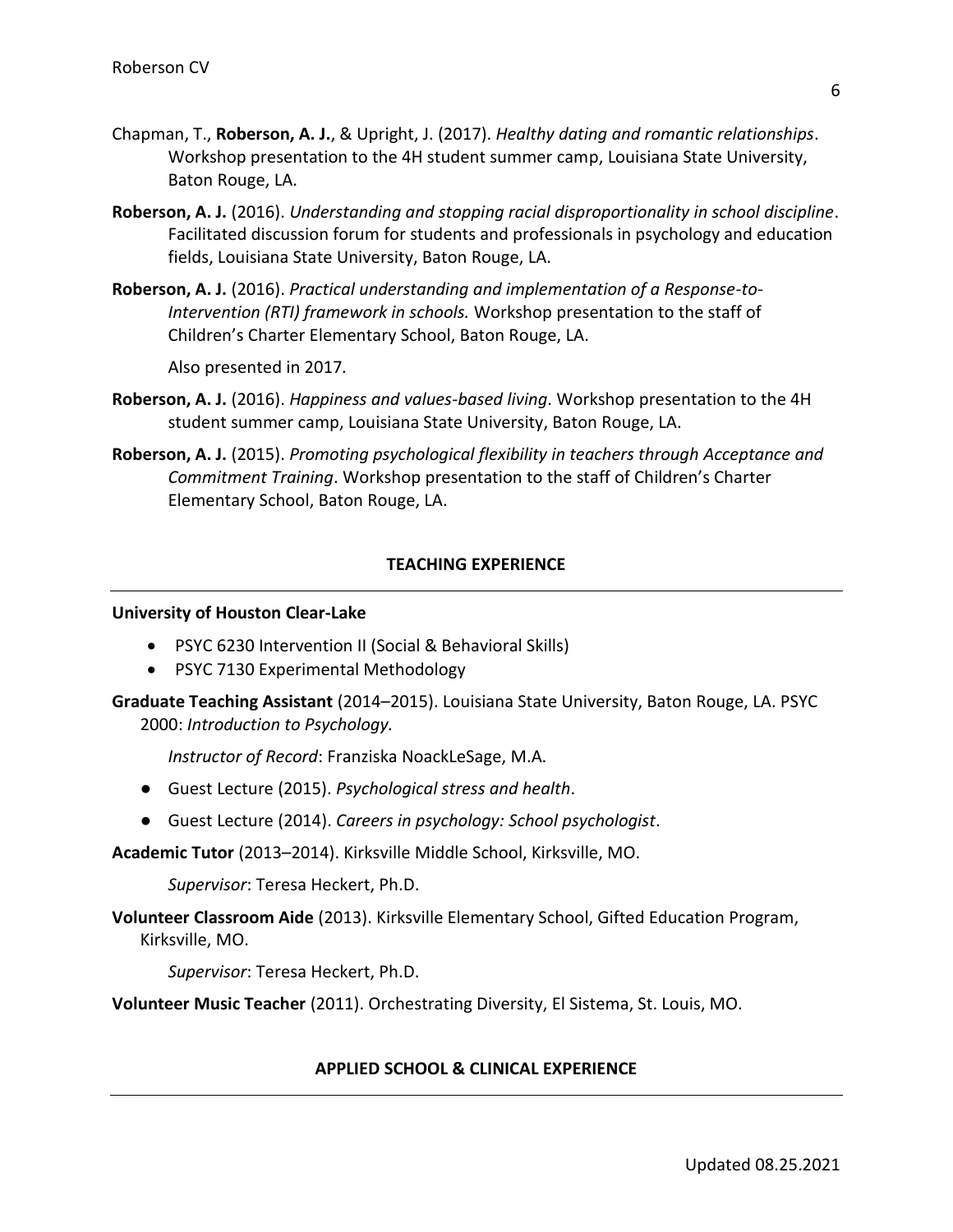**School Psychologist** (2019–2021). Cypress-Fairbanks Independent School District, Cypress, TX.

*Supervisor***:** John Nomura, Ph.D., LP, LSSP, BCBA-D

- Conducted psychological evaluations for student special education services.
- Provided consultation services to teachers and staff related to student behavior plans.
- Delivered individual direct counseling to students.

**Doctoral Intern** (2018–2019). Devereux Children's Behavioral Health Services, Glenmoore, PA.

*Supervisors*: Kristen Bielecki, Ph.D., LP & Barry McCurdy, Ph.D., LP, BCBA-D, NCSP

- Provided individual, group, and family therapy for youth placed in residential treatment.
- Analyzed Tier 1 Devereux Positive Behavior Interventions and Supports (DPBIS) client behavioral data for the residential and school programs and consulted with stakeholders regarding group and systems interventions.
- Designed and supported implementation of individualized behavior intervention plans in the residence and school.
- Conducted functional behavior assessments and comprehensive psychoeducational evaluations.

**Practicum: Graduate Clinician** (2017–2018). Psychological Services Center, Louisiana State University, Baton Rouge, LA.

*Supervisor*: George Noell, Ph.D., LP, BCBA

● Conducted psychoeducational testing and assessment for differential DSM-5 diagnoses with youth.

**School Psychology Extern** (2015–2018). Children's Charter Elementary School, Baton Rouge, LA.

*Supervisors*: George Noell, Ph.D., LP, BCBA (2018), Tyler Renshaw, Ph.D., NCSP (2015– 2017), & Margaret Engemann, LMSW (2015–2016)

- Designed, managed, and implemented a response-to-intervention (RTI) framework for the school.
- Provided school-wide, class-wide, and individual student consultation to teachers and staff for student academic and behavioral concerns.
- Provided direct academic and behavioral interventions and therapy for students.
- Conducted comprehensive psychoeducational evaluations.

**School Psychology Extern** (2015–2017). *I CARE*: Youth Violence & Drug Prevention Program, Baton Rouge, LA.

*Supervisors*: Tyler Renshaw, Ph.D., NCSP & Gwynn Shamlin, J.D., M.A.

● Provided individual and group therapy to elementary and middle school students.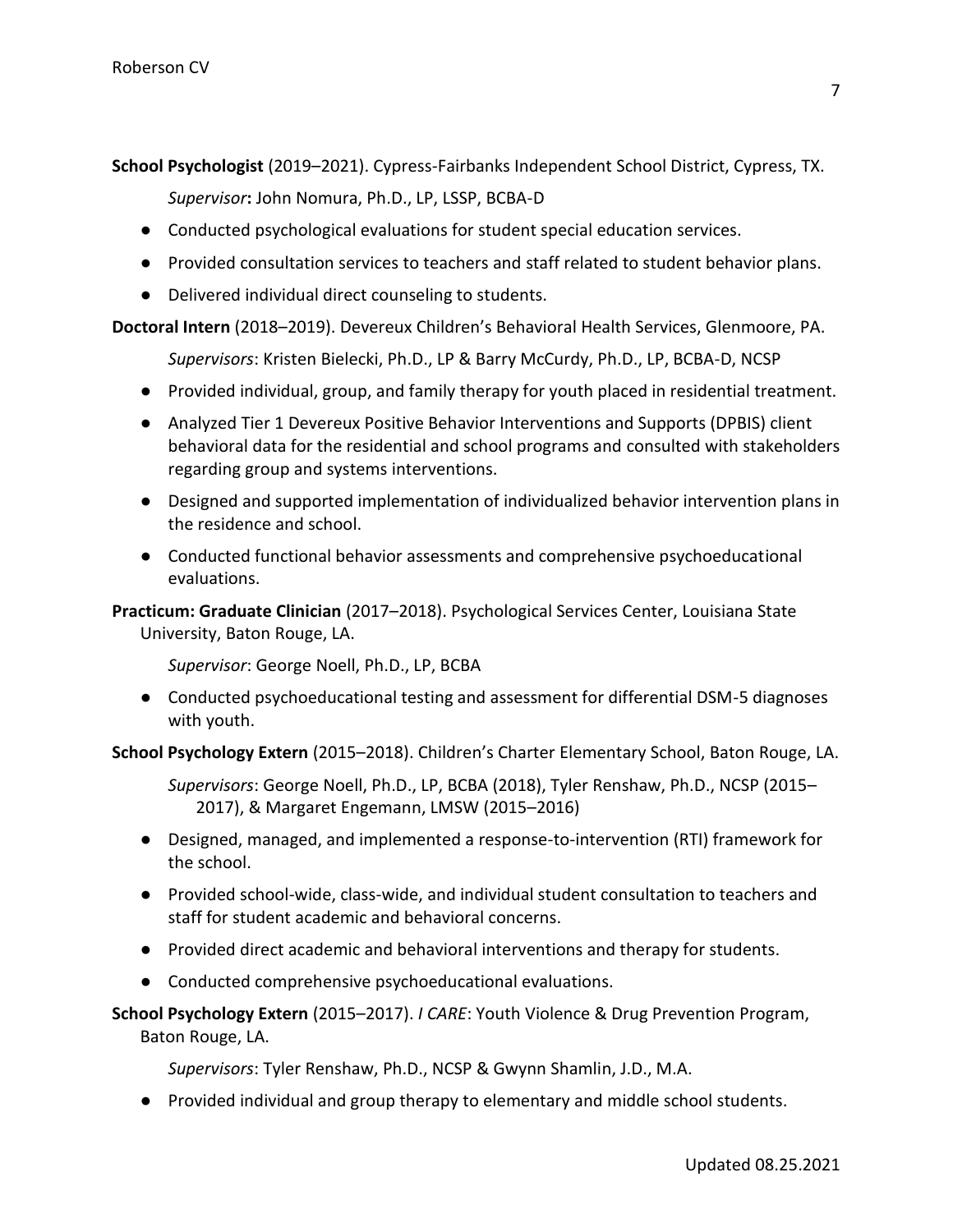- Provided class-wide bullying prevention training.
- Participated in community outreach events to communicate information about youth drug and alcohol use, violence, suicide, and other mental and behavioral health issues.
- Analyzed data and created reports and presentations for several internal and community-facing youth behavioral health initiatives.

**Practicum: School Psychology** (2014–2015). Celerity Charter Schools, Baton Rouge, LA.

*Supervisors*: Tyler Renshaw, Ph.D., NCSP & Christine Broussard, S.S.P., NCSP

- Shadowed licensed school psychologists working in several local elementary schools
- Conducted functional behavior assessments, systematic classroom behavior observations, teacher and student interviews, and report writing for psychoeducational evaluations.
- Analyzed universal mental health screening data.
- Provided class-wide mindfulness skill interventions.

**Practicum: School Psychology** (2014–2015). THRIVE Academy, Baton Rouge, LA.

*Supervisor*: Tyler Renshaw, Ph.D., NCSP

● Co-led therapy groups for middle school students in a partial-residential charter school focused on developing skills to bolster subjective wellbeing outcomes.

# **SERVICE TO THE FIELD**

#### **Editorial Board Member**

(2020–Present) *School Psychology Review*

#### **Editorial Assistant**

(2017–2020) *Assessment for Effective Intervention*

#### **Ad Hoc Manuscript Reviewer**

*Psychology in the Schools*

*Journal of School Psychology*

*School Psychology Review*

*Journal of Psychoeducational Assessment*

#### **Student Editorial Board Member**

(2017) *Assessment for Effective Intervention*

## **Conference Presentation Reviewer**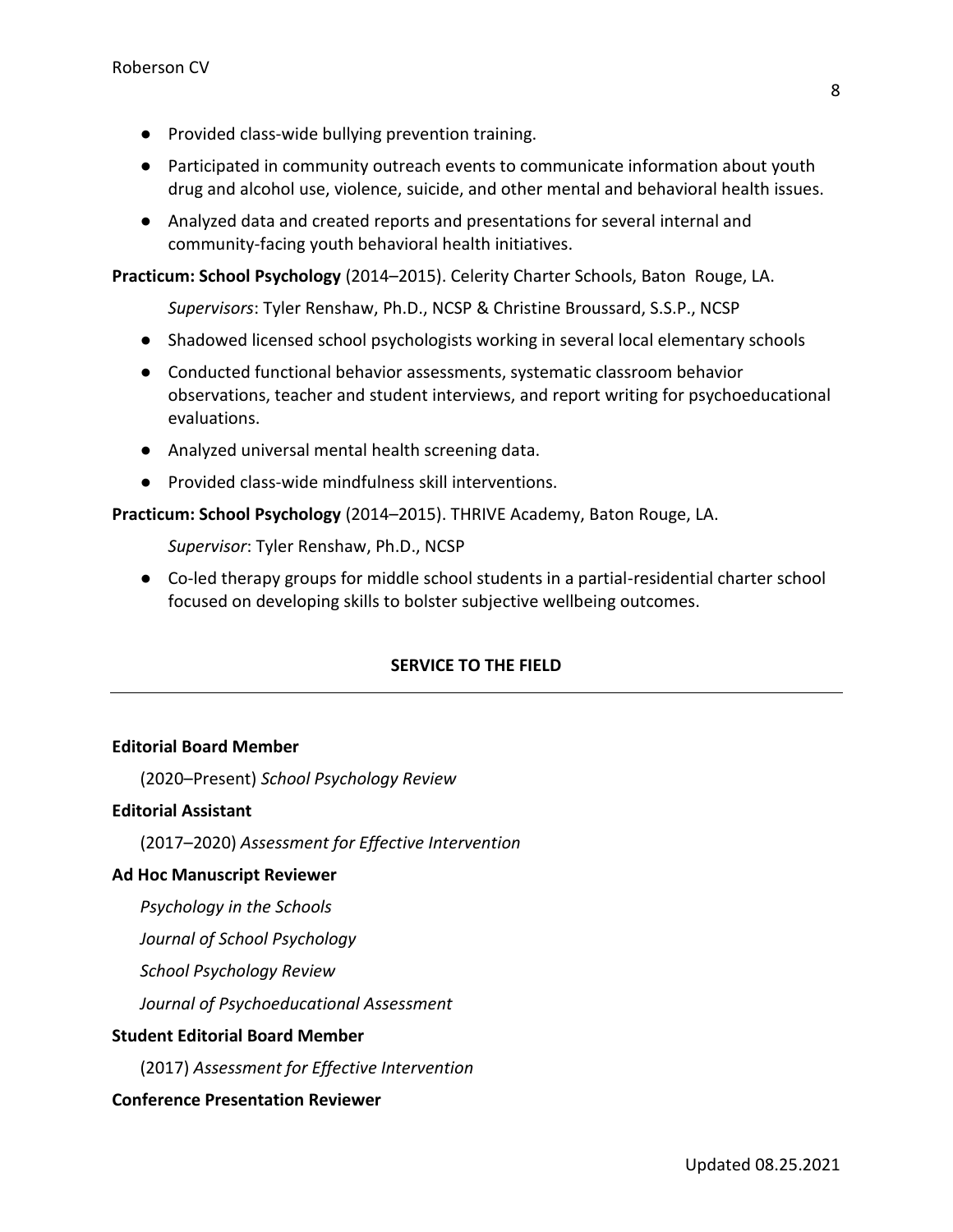*National Association of School Psychologists Annual Convention*

## **UNIVERSITY SERVICE**

**Membership Chair** (2013–2014). Psi Chi, International Honor Society in Psychology, Truman State University, Kirksville, MO.

*Supervisor*: David Conner, Ph.D.

● Organized Rush events, managed prospective members' applications, and helped plan and fundraise for professional development events such as a presentation on graduate research grant opportunities from the National Science Foundation led by an NSF grant reviewer.

**Psychology Student Advisory Council Member** (2013–2014). Appointed by TSU Psychology Department Chair, Truman State University, Kirksville, MO.

*Supervisor*: Teresa Heckert, Ph.D.

● Relayed concerns and suggestions from psychology students to the department chair, helped plan departmental course offerings, events, and activities, as well as contributed articles to the department newsletter.

**Scholarship Chair** (2013). Phi Sigma Pi, National Honor Fraternity, Truman State University, Kirksville, MO.

- Oversaw a committee that planned events promoting dissemination of knowledge to our chapter. Relevant events included a presentation on common myths in psychology and a workshop on managing stress and developing lifelong positive mental health habits.
- Collaborated with the organization's service chair to establish connections with local public schools and create opportunities for our members to tutor students in an afterschool program.

## **PROFESSIONAL AWARDS, RECOGNITIONS, & GRANTS**

**Early Career Spotlight** (2020). Invited piece for National Association of School Psychologists' *Communiqué*.

**Public Policy Institute (PPI) Graduate Assistant Scholarship** (2017). Hosted jointly by George Washington University and the National Association of School Psychologists, Washington, DC.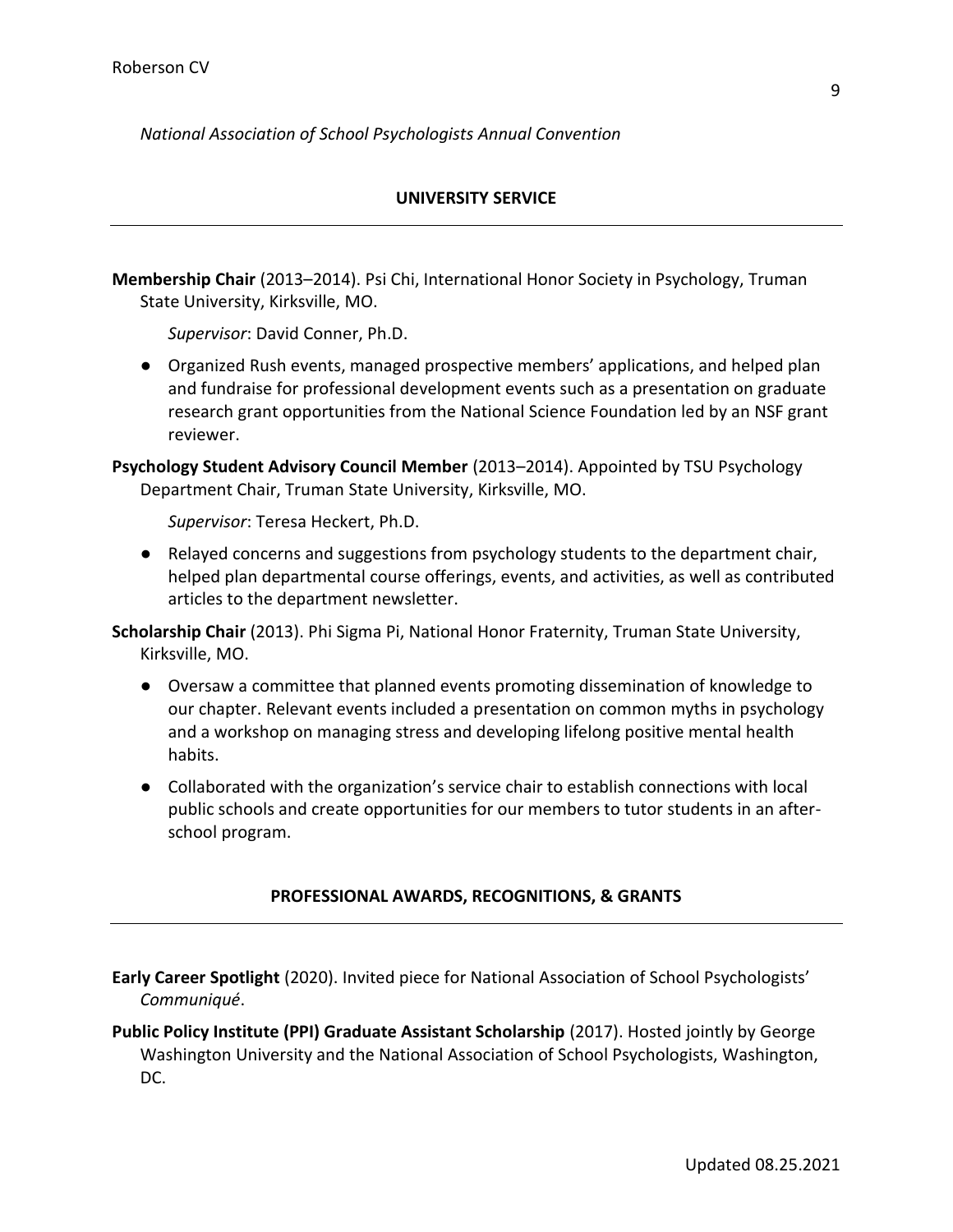● Selected as one of two national recipients for demonstrated interest in policy and advocacy relevant to school psychological practice.

**Outstanding Research Award** (2014). Midwestern Psychological Association Conference, Psi Chi, Chicago, IL.

**Empirical Research Presentation, 2nd Place Award** (2013). Missouri Undergraduate Psychology Conference, Park University, Parkville, MO.

**TruScholars Research Grant** (2013). Truman State University, Kirksville, MO.

- Competitive grant for undergraduate students to engage in an intensive original research study full-time during the summer term.
- Study: *The relation between academic summer camp involvement and self-concept growth among gifted adolescents.*
- Funding: \$5,000.

# **AFFILIATED ORGANIZATIONS**

National Association of School Psychologists American Psychological Association, Division 16, School Psychology Association for Contextual Behavioral Science Psi Chi, International Honor Society in Psychology Phi Sigma Pi, National Honor Fraternity

# **OTHER PROFESSIONAL SKILLS & TRAINING**

**Autism Diagnostic Observation Schedule, 2nd Ed**. (2019). Cypress-Fairbanks ISD.

**Psychological First Aid** (2017). The National Child Traumatic Stress Network.

**Question-Persuade-Refer (QPR) Suicide Prevention Training** (2013). QPR Institute.

Proficient managing and analyzing data in **R**, **SPSS**, **JASP**, **Jamovi**, and Microsoft **Excel.**

## **PROFESSIONAL REFERENCES**

**Tyler L. Renshaw,** *Associate Professor and School Psychology Program Director*